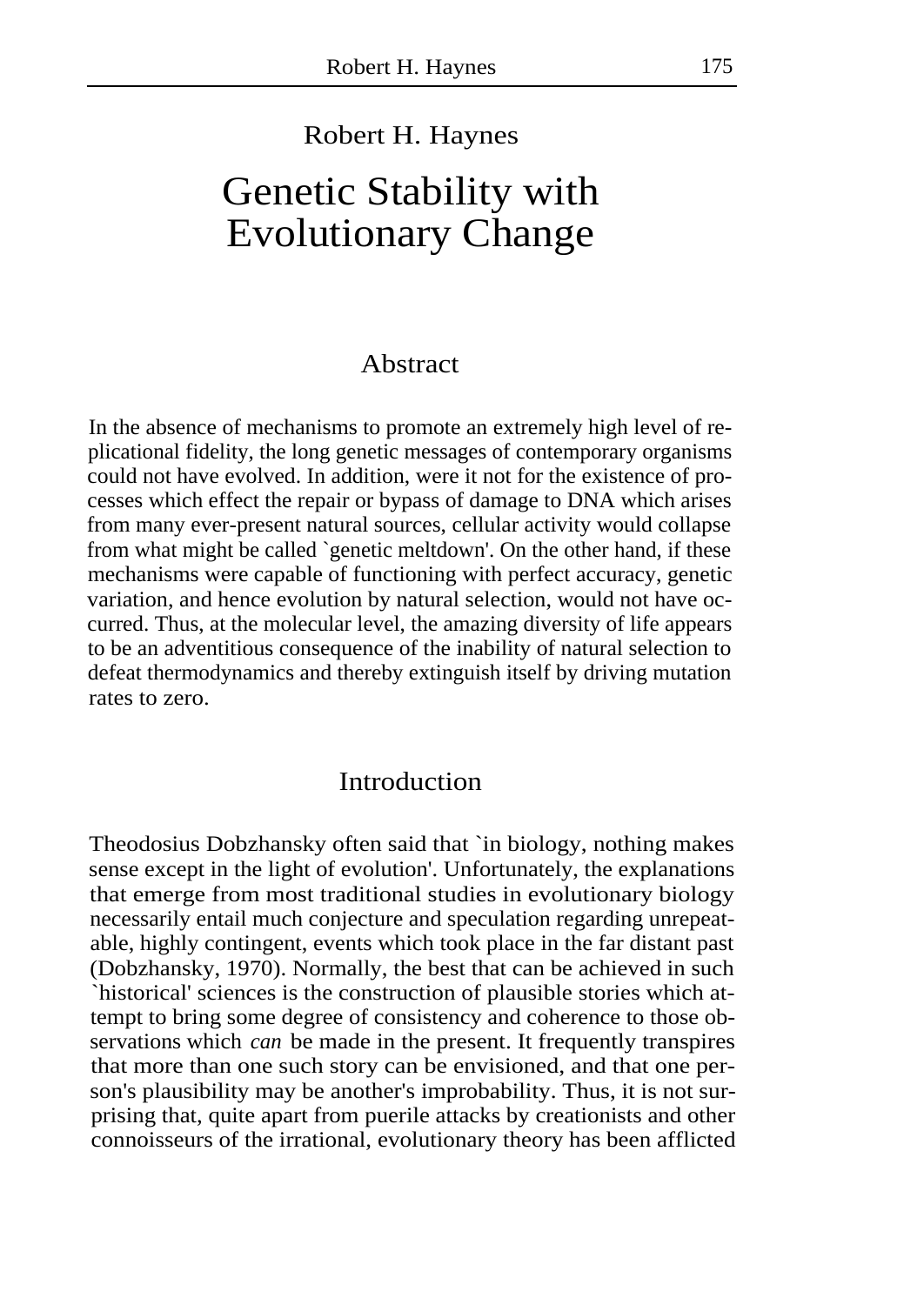with much controversy, and even rancorous debate, among the heirs and disciples of Darwin.

Like the erosion of the Grand Canyon, biological evolution is a continuing process today. In analogy with the principle of uniformitarianism in geology it is possible to gain some insight into the molecular basis of evolution by studying experimentally those biochemical processes responsible for the phenomena of genetic stability (heredity) and genetic change (mutation, recombination, etc.). In this paper I summarize some of the most general features of these processes at the macromolecular level and review speculations regarding their *apparent* adaptive significance as they have emerged from the discovery of DNA repair and its relation to mutation and recombination.

Natural selection is an immediate, or proximal, cause of evolutionary change, as observed at the phenotypic level. However, it is not a force of Nature analogous to gravity or electromagnetism. The *physical* sources of evolutionary change lie not in selection, but rather in the apparently random occurrence of heritable variation among organisms (Haynes, 1987). Indeed, Darwin himself emphasized that in the absence of variation, selection can do nothing.

Heredity, the fact that `like begets like' is a conservative process. It is a manifestation of the stability of the genetic material, and its accurate replication, transmission, and utilization from one generation of cells and organisms to the next. On the other hand, variation is a subversive process. It is a manifestation of many different sorts of change in the semantic content and structure of genomes. The molecular basis of genetic stability and change, and the surprisingly intimate relation between these superficially conflicting phenomena, is now known to be rooted in the chemical nature of the genetic material and the biochemical mechanisms for its replication, repair, recombination. Thus, I would extend Dobzhansky's aphorism and assert further that in evolution nothing makes sense except in light of the molecular mechanisms of genetic stability and change.

# Genetic Stability and Change: Physics or Biochemistry?

In 1935 Max Delbrück suggested that the stability of genes could be explained physically in terms of the Polanyi-Wigner theory of molecular fluctuations (Timoféeff-Ressovsky et al., 1935). On this theory, spontaneous mutations were considered to arise from quantum-statistical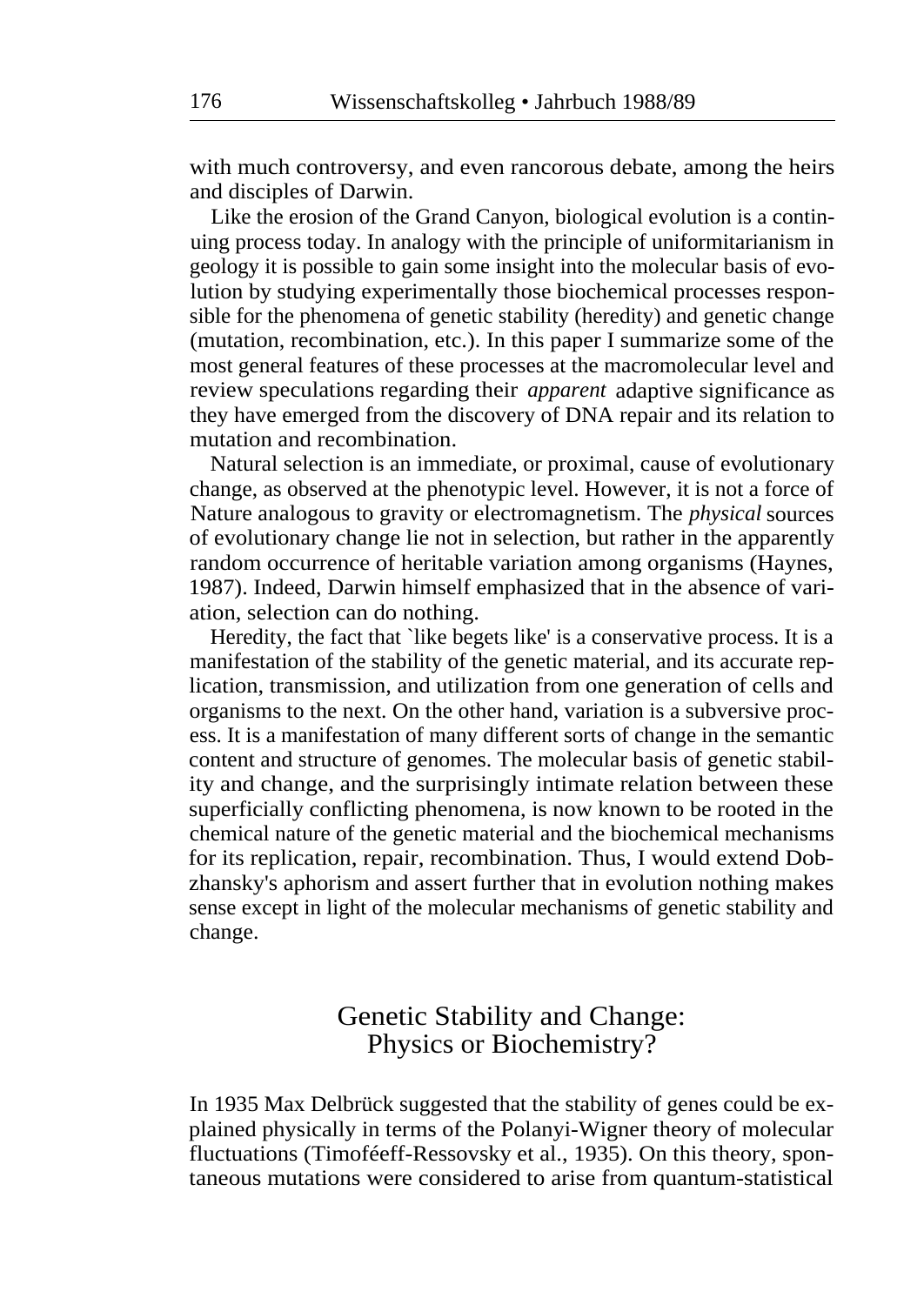fluctuations in the genetic molecules. Mutations would occur rarely if these molecules were assumed to have unusually stable structures. Induced mutations also were thought to be purely physiochemical events arising immediately and directly from the interactions of radiations having high quantum energies with the genetic material, as envisioned in the classical target theory (Lea, 1946).

It is now known, however, that the genetic material is composed of ordinary molecular subunits and is not endowed with any peculiar kind of physicochemical stability. It is subject to many types of spontaneous structural degradation as would be expected in warm, aqueous, intracellular environments (Saul and Ames, 1986). In addition, cells are exposed naturally to many mutagenic agents of both endogenous and exogenous origin (Ames, 1983). Also, the potential error-rate of non-enzymatic DNA synthesis is high, the order of  $10^{-2}$  per base pair replicated, whereas the observed error rates in normal replication are remarkably low, about  $10^{-10}$  to  $10^{-8}$  per base pair replicated (Reanny, 1987).

If the various sources of DNA structural decay, damage and replicational error had free rein, neither the informational integrity of DNA, nor cell viability, could be maintained. The well-regulated metabolism of living cells would collapse from what might be called `genetic meltdown'. That this does not occur arises from the fact that, arrayed against these many destabilizing pressures, there exists an amazing battery of coordinated biochemical processes that actively maintain genetic stability and viability throughout the cell cycle. These stabilizing devices can be divided into three main categories: (i) those that promote the observed high levels of replicational fidelity during normal, semiconservative DNA replication, for example, 3'-exonucleolytic proof-reading by DNA polymerases and methylation-instructed mismatch correction (Loeb and Kunkel, 1982); (ii) those that repair, or bypass, potentially lethal or mutagenic damage in DNA (Strauss, 1985); and (iii) those that chemically protect DNA by neutralizing or detoxifying mutagenic molecules of both endogenous and exogenous origin (Ames, 1983). In addition, recent studies have shown that appropriate *in vivo* alterations in the pools of deoxyribonucleotides can provoke the entire range of genetic effects normally associated with exposure of cells to physical and chemical mutagens (Kunz, 1982; MacPhee et al., 1988). Genetic loci known to control various modes of DNA repair in yeast have pleiotropic effects on cellular responses to deoxyribonucleotide pool imbalances (Kunz and Haynes, 1982). Similarly, studies with various DNA polymerases have shown that the fidelity of DNA synthesis *in vitro* depends on the relative concentrations of the deoxyribonucleotides in the reaction mixture (Das et al., 1985). It also has been found that certain mutator phenotypes arise from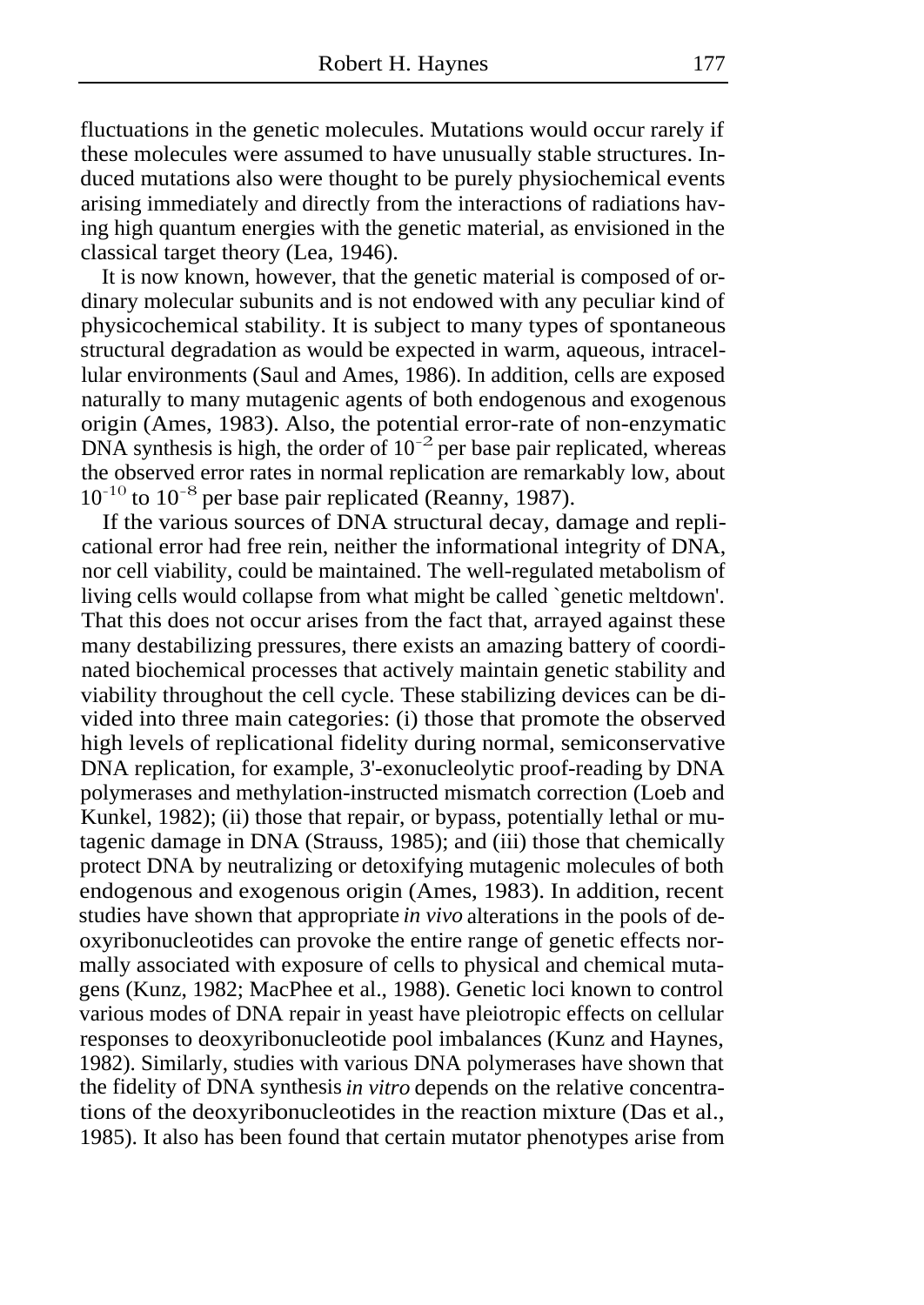genetic defects in enzymes required for pyrimidine nucleotide biosynthesis (Meuth, 1984). Thus, it would appear that proper regulation of deoxyribonucleotide pools is yet another process which contributes to the maintenance of cell viability and gene and chromosomal stability (Haynes, 1985).

On thermodynamic grounds, if none other, these remarkable errorcorrection and repair mechanisms cannot function with perfect accuracy. Even though many mutations are deleterious, natural selection cannot drive mutation rates to zero and thereby eliminate the continuing production of genetic variation. At the level of phenotypic evolution, the opposing processes of genetic stability and change emerge as complementary, rather than antagonistic, phenomena.

# Adaptive Significance of Genetic Error Correction

Enzymic mechanisms for both `dark repair' and photoreactivation of damaged DNA, and the maintenance of the fidelity of DNA replication, have been found wherever they have been sought, in viral systems and from the simplest to the most complex organisms. Thus, it was argued many years ago that the possibilities for repair inherent in the informational redundancy of complementary base-pairing may account at least in part, for the ubiquity of double-stranded nuclei acid as the genetic material of contemporary cells (Hanawalt and Haynes, 1967). All of this suggests that processes of genetic stabilization are of fundamental importance for living systems and that they arose very early in evolution (perhaps, in primitive, relatively ineffective, form even before the appearance of cells). Their importance for contemporary organisms is well-attested by the extraordinary sensitivity to mutagens of cells deficient in DNA repair: the LD37 dose of germicidal ultraviolet light (UV) for yeast mutants deficient in all three major repair processes is that which corresponds to the formation of only 1 or 2 UV pyrimidine dimers per genome (Haynes and Kunz, 1981). It is very unlikely that organisms totally deficient in DNA repair could arise and flourish in nature.

The replicational and protein synthesizing machinery of the cell is a remarkable example of a highly reliable, dynamic system built from vulnerable and unreliable parts. Many different genetic loci are involved in the biochemical stabilization of the genetic material, both directly and indirectly. The actual number of such loci in any organism is not known, but it is likely to be rather large (Haynes and Kunz, 1981). In engineering de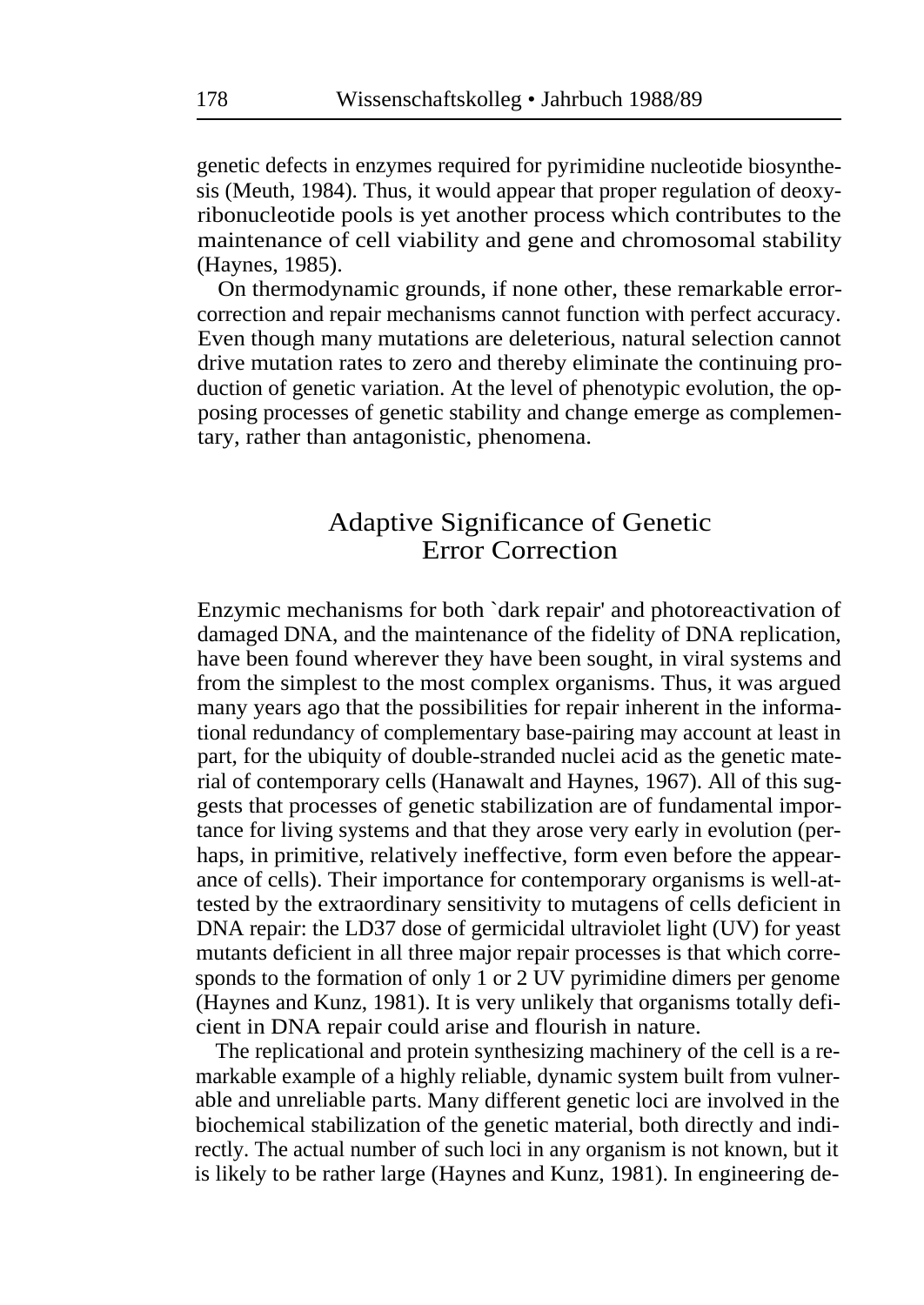sign, it is well known that if very great fidelity is to be achieved with equipment of poor intrinsic precision, extensive checking and quality assurance procedures must be built into the system. For optimum economy, the energy cost of such procedures should be just sufficient to reduce the overall error-rate to a tolerable level (Dancoff and Quastler, 1953). This `principle of maximum error' is exemplified in the genetic machinery of cells. The evolution of long genetic messages has been made possible, in part, by the fact that they encode extensive instructions for their own correction. The energy cost clearly is not prohibitive and the residual error-rate ist consistent with the genetic integrity of normal organisms and most of their progeny. Natural selection appears to have fashioned all major aspects of DNA metabolism to counteract the deleterious effects of `genetic noise' and thereby to minimize mortality and mutability. I call this the `3M' principle of metabolic design. However, in view of the existence of `error-prone' processes which simultaneously promote viability and generate mutations, it seems that viability takes precedence over genetic fidelity in the economy of cells (Witkin, 1969).

Discovery of the close relation between DNA repair and recombination has had a profound impact on current evolutionary theory (Howard-Flanders and Boyce, 1966). It has been argued that the adaptive significance of recombination (which appears to be phylogenetically ubiquitous) lies primarily in its ability to provide a mechanism for repairing damaged DNA, rather than the production of genetic variation in the form of new combinations of alleles (Maynard Smith, 1978). Thus, it is plausible to imagine that the two fundamental features of sex, recombination and outcrossing, are adaptive responses to DNA damage: recombination as a mode of DNA repair and outcrossing as a mechanism for `masking' deleterious recessive mutations in heterozygotes (Bernstein et al., 1988). If recombinational repair is more effective in germ-line than in somatic cells, then it is not surprising that the former should appear to be `immortal' while the latter should `age' as a result of the accumulation of DNA damage and mutations over the life-time of the individual (Medvedev, 1981).

The essential raw materials which make evolution possible, mutational and recombinational variation, may be merely adventitious by-products of processes selected initially to maintain genetic fidelity, cell viability and to reduce the generally deleterious effects of genetic noise. Similarly, it seems reasonable to think that the primary benefit of the inducible SOS response in *E. coli*, like that of the damage-inducible responses to alkylation and oxidation, is to ameliorate the toxic effects of the inducing agents, rather than to expand genetic variation (Demple, 1987). Nonetheless, it also it possible, in bacteria at least, that should appropriate new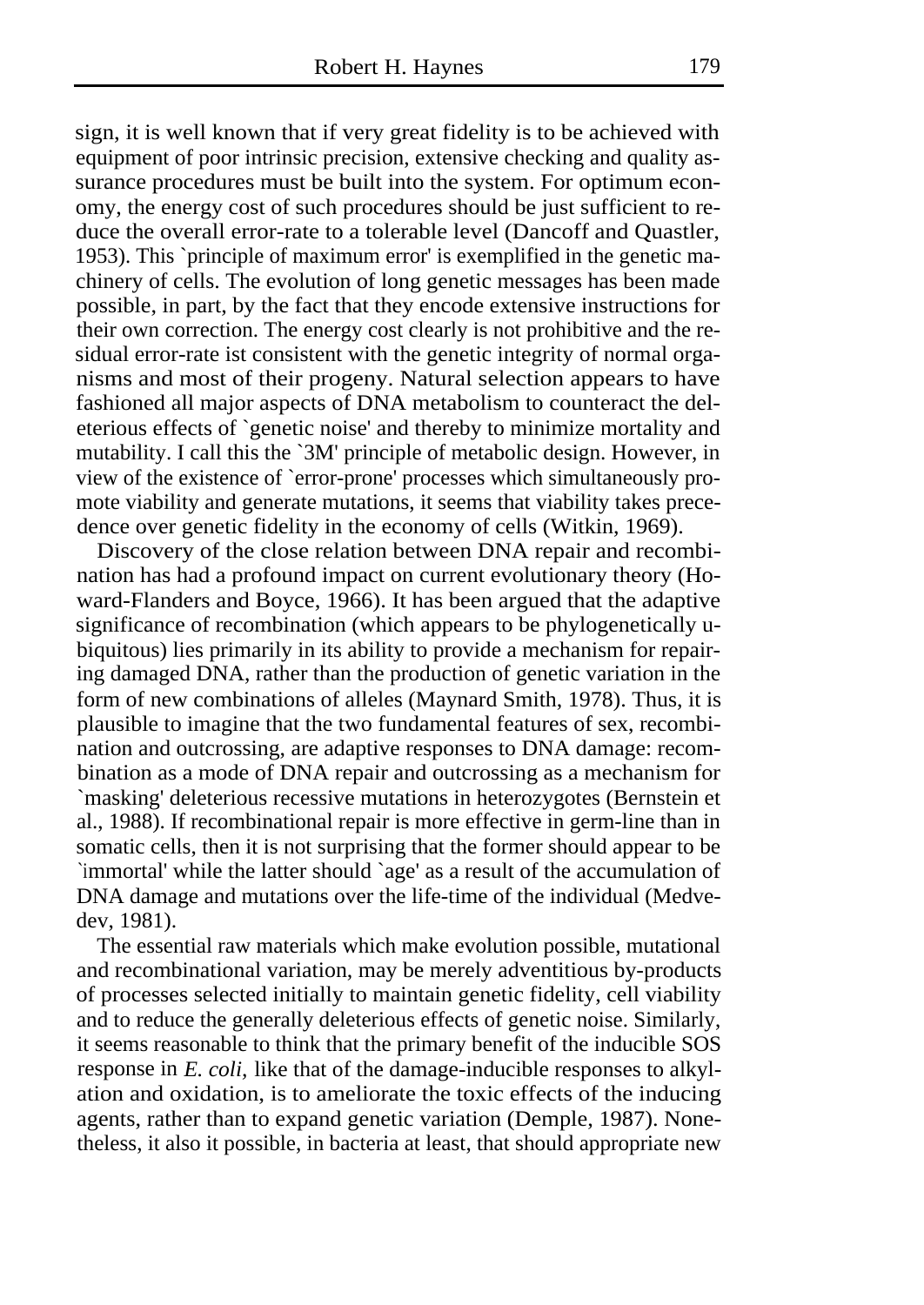mutations be produced by induction of the SOS response these could serve to reduce the probability of population extinction in noxious environments (Echols, 1982). However, it seems unlikely that sexually-reproducing organisms would increase their general mutation rates as an adaptive strategy: such a manoeuvre, in all probability, would weaken, if not extinguish, the species (Crow and Denniston, 1985). The various arguments that have been brought to bear against group selection in evolution also can be applied to theories which suggest that the primary adaptive significance of mutation and recombination is to provide genetic variation upon which natural selection can act in the future (Williams, 1975). It is wise to remember that molecules are stupid, they do not think ahead.

The adaptive significance of mismatch repair in maintaining replication fidelity in bacteria is well-established (Modrich, 1987). Recently, however, Radman (1989) has shown that the requirement for DNA sequence homology in general recombination is greatly relaxed in bacterial mutants deficient in mismatch repair. He has found that in mutants defective in long-patch mismatch repair (LPMR) intergeneric recombination occurs efficiently between *E. Coli* and *Salmonella typhimurium*  which are about 20% divergent in DNA sequence. It would thus appear that LPMR is anti-recombinagenic, whereas very short-patch mismatch repair is hyperrecombinagenic. Radman (1989) suggests that mismatchstimulated anti-recombination by LPMR acts as a general `proof-reading' system assuring fidelity of homologous DNA recombination and thereby plays an important role in chromosomal stability. A corollary of this proposal is that LPMR also may play a fundamental role in speciation by ensuring the sterility of interspecific crosses.

#### **Conclusions**

Thirty-five years ago, it was widely believed that the genetic material was intrinsically very stable and that it stood `isolated' in some fundamental way from the routine metabolism of the cell. Any suggested process which entailed the breakdown and resynthesis of segments of chromosomal DNA ran counter to an established orthodoxy. Indeed, this presumed metabolic languor was taken as evidence for the genetic role of DNA. The discovery of excision repair played a seminal role in the formulation of our current picture of the mechnisms of genetic stability and change, a picture based more on biochemical dynamics than molecular statics. Elucidation of the mechanisms of DNA repair and replicational fidelity has had an amazingly far—reaching impact on biology and medi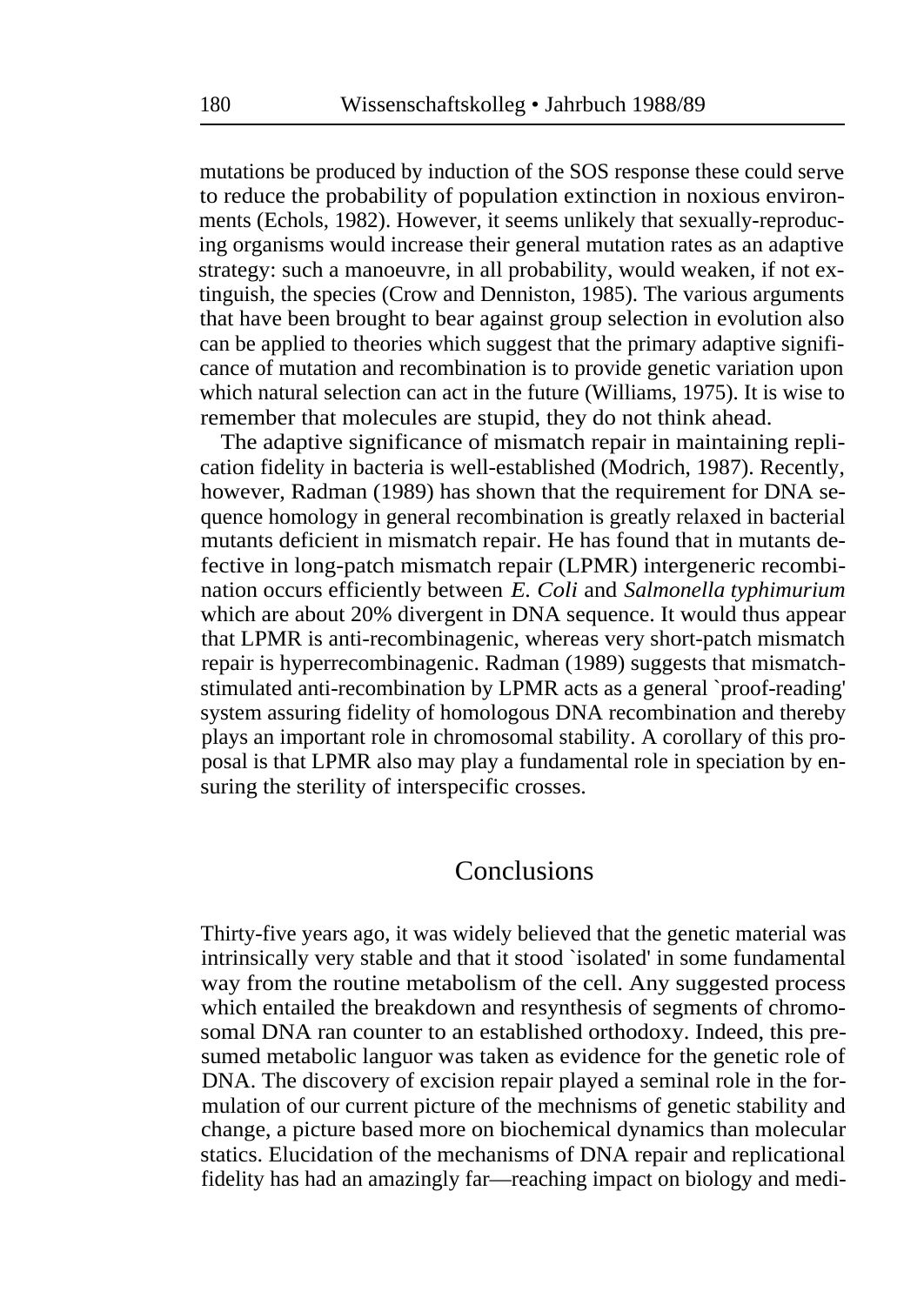cine. New insights into problems ranging from the etiology of genetic disease, aging, and cancer, to the origin and evolution of life, have arisen directly from work in this area.

Today, perhaps the most exciting and informative work in this field is based on the application of DNA sequencing techniques to problems of mutagen specificity and the identification and phylogeny of the genes and proteins involved in DNA repair and allied phenomena. It is possible that such data will enable us to reject, or have greater confidence in, current speculations regarding the adaptive significance of the mechanisms of DNA repair and mutagenesis. The accumulation of DNA sequence data also should provide us with some insight into the old problem of the relative importance of point mutations and chromosomal rearrangements in particular lines of evolutionary descent.

The discovery of error-free DNA repair, which may be regarded as a `homeostatic' control system, also brings into sharp focus one of the deepest unsolved problems of evolutionary theory: the origin of such regulatory systems at the molecular level (Pattee, 1973). We simply have no idea how to account for the spontaneous origin of molecular control mechanisms in terms of physics and chemistry. Thus, we do not know how primitive replication systems, with very limited coding capacities, can expand sufficiently to encode the additional information necessary to allow the evolution of long genomes. Until this problem is solved, we can claim only a superficial understanding of the physicochemical origin of the `metastable', ever evolving genomes of contemporary organisms.

## References

Ames BN (1983). Dietary carcinogens and anticarcinogens. Science 221:1256-12M.

- Bernstein, H, Hopf FA, Michod RE (1988). The molecular basis of the evolution of sex. Adv. Genetics 24:323-370.
- Crow JF, Denniston C (1985). Mutation in human populations. In Harris H, Hischorn K (eds): "Advances in Human Genetics", New York: Plenum Publishing, pp 59-123.
- Dancoff SM, Quastler H (1953). The information content and error rate of living things. In Quastler H (ed): "Information Theory in Biology", Urbana: University of Illionois Press, pp 263-273.
- Das SK, Kunkel TA, Loeb LA (1985). Effects of altered nucleotide concentrations on the fidelity of DNA replication. In de Serres FJ (ed): "Genetic Consequences of Nucleotide Pool Imbalance", New York: Plenum Press, pp 117-126.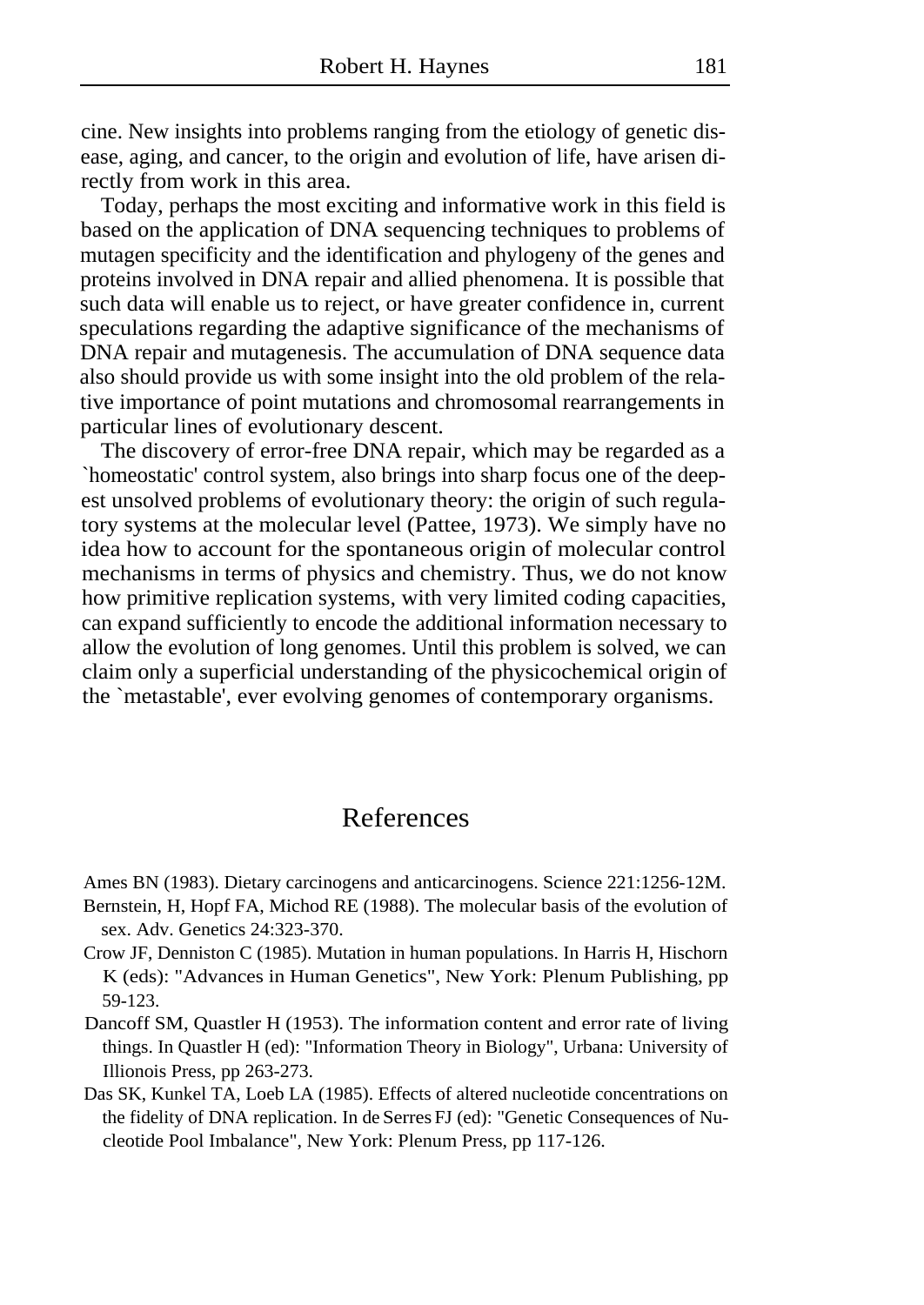- Demple B (1987). Adaptive responses to genotoxic damage: bacterical strategies to prevent mutation and cell death. BioEssays 6:157-160.
- Dobzhansky T (1970). "Genetics of the Evolutionary Process". New York: Columbia University Press.
- Echols H (1982). Mutation rate: some biological and biochemical considerations. Biochemie 64:571-575.
- Hanawalt PC, Haynes RH (1967). The repair of DNA. Sci Amer 216 no. 2:36-43.
- Haynes RH (1985). Molecular mechanisms in genetic stability and change: the role of deoxyribonucleotide pool balance. In de Serres FJ (ed): "Genetic Consequences of Nucleotide Pool Imbalance", New York: Plenum Press, pp 1-23.
- Haynes RH (1987). The "purpose" of chance in light of the physical basis of evolution. In Robson JM (ed): "Origin and Evolution of the Universe: evidence for design?", Kingston and Montreal: McGill-Queen's University Press, pp. 1-31.
- Haynes RH, Kunz BA (1981). DNA repair and mutagenesis in yeast. In Strathern JN, Jones EW, Broach JR (eds): "The Molecular Biology of the Yeast *Saccharomyces",*  vol I, New York: Cold Spring Harbor Laboratory, pp 371-414.
- Howard-Flanders P, Boyce RP (1966). DNA repair and genetic recombination: studies on mutants of *Escherichia coli* defective in these processes. Radiat Res Suppl 6:156-184.
- Kunz BA (1982). Genetic effects of deoxyribonucleotide pool imbalance. Environ Mutagen 4:695-725.
- Kunz BA, Haynes RH (1982). Repair and the genetic effects of thymidylate stress in yeast. Mutat Res 93:353-375.
- Lea DE (1946). "Actions of Radiations on Living Cells". Cambridge University Press.
- Loeb LA, Kunkel TA (1982). Fidelity of DNA synthesis. Ann Rev Biochem 52:429-457.
- MacPhee DG, Haynes RH, Kunz BA, Anderson D, eds (1988). "Genetic Aspects of Deoxyribonucleotide Metabolism". Mutat Res 200:1-256.
- Maynard Smith J (1978). "The Evolution of Sex". London: Cambridge University Press, p 7.
- Medvedev, ZA (1981). On the immortality of the germ line: genetic and biochemical mechanisms. A review. Mech Aging Dev 17:331-359.
- Meuth M (1984). The genetic consequences of nucleotide pool imbalance in mammalian cells. Mutat Res 126:107-112.
- Modrich P (1987). DNA mismatch correction. Ann Rev Biochem 56:435-466.
- Pattee HH (1973). Physical problems of the origin of natural controls. In Locker A (ed): "Biogenesis, Evolution, Homeostasis". Heidelberg: Springer-Verlag, pp 41-49.
- Radman M (1989). Mismatch repair and the fidelity of genetic recombination. Genome 31:68-73.
- Reanney DC (1987). Genetic error and genome design. Cold Spring Harbour Symp Quant Biol 52:751-757.
- Saul RL, Ames BN (1986). Background levels of DNA damage in the population. In Simic MG, Grossman L, Upton AC (eds): "Mechanisms of DNA Damage and Re-